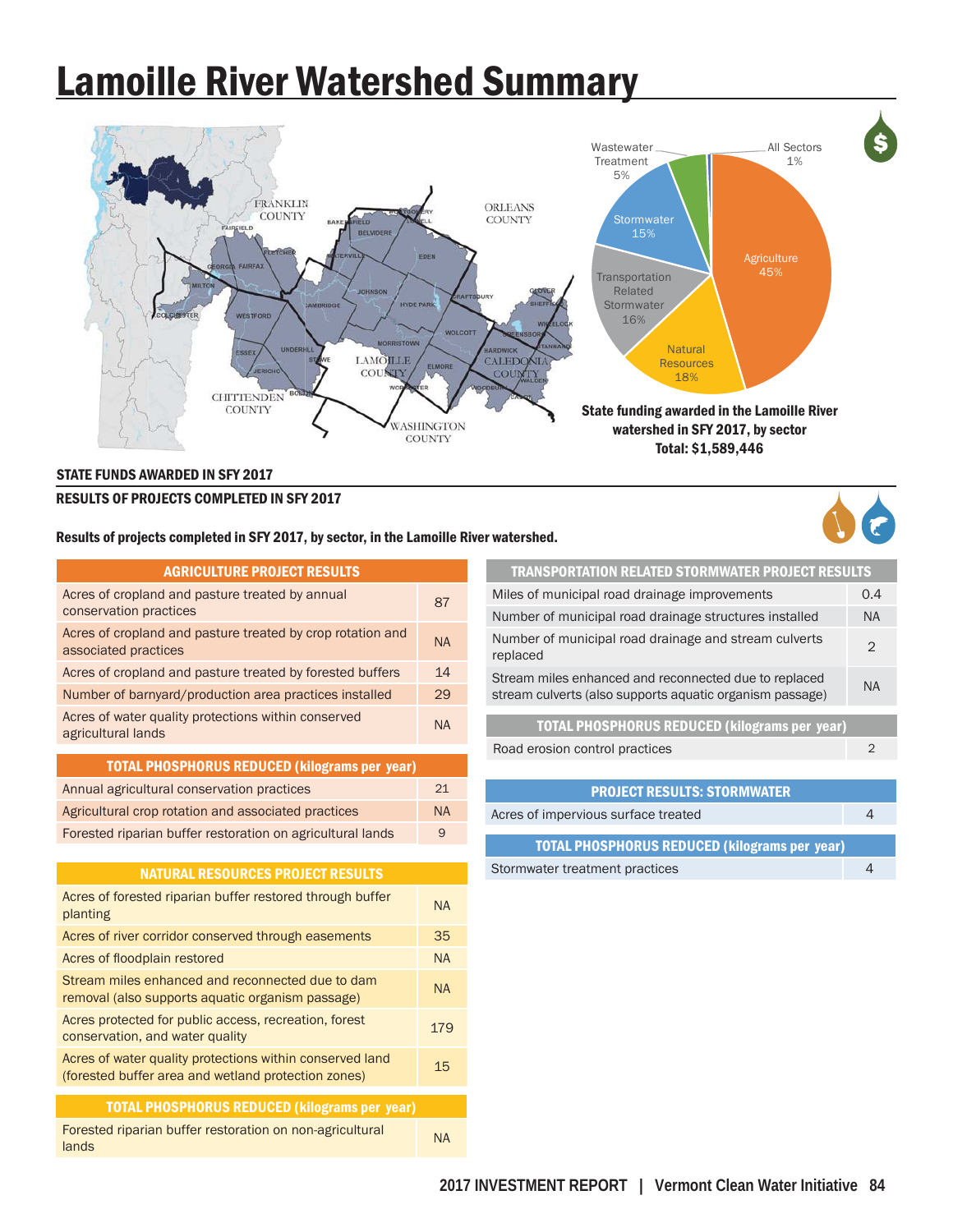

Clean water projects funded by state agencies in SFY 2017 in the Lamoille River watershed.

| <b>TOWN</b>             | <b>AGENCY</b> | <b>PARTNER</b>                                  | <b>SUMMARY TITLE</b>                                                                       | <b>SECTOR</b> | <b>FUNDING</b><br><b>SOURCE</b> | <b>AMOUNT</b> |
|-------------------------|---------------|-------------------------------------------------|--------------------------------------------------------------------------------------------|---------------|---------------------------------|---------------|
| <b>Belvidere</b>        | <b>AAFM</b>   | The Green Mountain<br>Maple Sugar               | <b>Waste Treatment</b>                                                                     | Ag            | Capital                         | \$20,000      |
| Cambridge               | AAFM          | Gillilan, Kenneth                               | <b>Heavy Use Area Protection</b>                                                           | Ag            | Capital                         | \$25,000      |
| Cambridge               | <b>AAFM</b>   | Gillilan, Kenneth                               | <b>Waste Storage Structure</b>                                                             | Ag            | Capital                         | \$50,000      |
| Cambridge               | <b>ANR</b>    | Jeffersonville                                  | Jeffersonville Wastewater Treatment Facility<br>Refurbishment - Preliminary Design         | <b>WW</b>     | <b>CWSRF</b>                    | \$24,800      |
| Cambridge               | <b>ANR</b>    | Lamoille County<br><b>Conservation District</b> | Town of Cambridge/Brewster River Floodplain<br>Restoration - Preliminary Design            | <b>NR</b>     | <b>CWF</b>                      | \$21,250      |
| Cambridge               | <b>ANR</b>    | <b>Vermont Land Trust</b>                       | North Branch Lamoille River Corridor Easement (Barup<br>Farm) - Implementation             | <b>NR</b>     | <b>CWF</b>                      | \$46,494      |
| Cambridge               | <b>VHCB</b>   | <b>Vermont Land Trust</b>                       | H & C Barup Farm Agricultural Easement with Riparian<br><b>Buffers</b>                     | Ag            | Capital,<br>Other               | \$282,000     |
| Cambridge               | <b>VTrans</b> | Cambridge                                       | TH 25 Junction Hill Road - Municipal Roads Culvert<br>Upgrade                              | Roads         | <b>VTTF</b>                     | \$40,000      |
| Cambridge,<br>Underhill | <b>ANR</b>    | Lamoille County<br>Planning<br>Commission       | Seymour River Stream Geomorphic Assessment/River<br>Corridor Plan - Project Identification | <b>NR</b>     | <b>CWF</b>                      | \$34,713      |
| Craftsbury              | <b>VTrans</b> | Craftsbury                                      | TH 6 Collinsville Road - Correction of Stream Bank<br>Erosion                              | Roads         | <b>VTTF</b>                     | \$9,600       |
| Elmore                  | <b>VTrans</b> | Elmore                                          | TH 7 Beach Road - Municipal Roads Erosion Control                                          | Roads         | <b>CWF</b>                      | \$10,684      |
| Fletcher                | <b>VTrans</b> | Fletcher                                        | Municipal Culvert and Road Erosion Inventory                                               | <b>Roads</b>  | <b>VTTF</b>                     | \$8,000       |
| Fletcher                | <b>VTrans</b> | Fletcher                                        | TH 33 River Road - Municipal Roads Erosion Control                                         | Roads         | <b>VTTF</b>                     | \$20,000      |
| Georgia                 | <b>ANR</b>    | <b>Friends of Northern</b><br>Lake Champlain    | Deer Brook/Route 7 and Route 104A, Georgia Gully<br>Remediation - Preliminary Design       | <b>SW</b>     | <b>CWF</b>                      | \$86,700      |
| Georgia                 | <b>VHCB</b>   | <b>Vermont Land Trust</b>                       | Georgia Town Forest with Wetland/Riparian Protection                                       | <b>NR</b>     | Capital                         | \$132,500     |
| <b>Hardwick</b>         | <b>AAFM</b>   | Lady Bug Farm<br>Partnership                    | <b>Underground Outlet</b>                                                                  | Ag            | Capital                         | \$76          |
| <b>Hardwick</b>         | AAFM          | Lady Bug Farm<br>Partnership                    | Mulching                                                                                   | Ag            | Capital                         | \$151         |
| <b>Hardwick</b>         | AAFM          | Lady Bug Farm<br>Partnership                    | <b>Critical Area Planting</b>                                                              | Ag            | Capital                         | \$166         |
| <b>Hardwick</b>         | AAFM          | Lady Bug Farm<br>Partnership                    | <b>Roof Runoff Management</b>                                                              | Ag            | Capital                         | \$231         |
| Hardwick                | AAFM          | Lady Bug Farm<br>Partnership                    | <b>Underground Outlet</b>                                                                  | Ag            | Capital                         | \$253         |
| <b>Hardwick</b>         | AAFM          | Lady Bug Farm<br>Partnership                    | <b>Access Road</b>                                                                         | Ag            | Capital                         | \$282         |
| Hardwick                | AAFM          | Lady Bug Farm<br>Partnership                    | <b>Underground Outlet</b>                                                                  | Ag            | Capital                         | \$342         |
| <b>Hardwick</b>         | AAFM          | Lady Bug Farm<br>Partnership                    | Fencing                                                                                    | Ag            | Capital                         | \$371         |
| Hardwick                | AAFM          | Lady Bug Farm<br>Partnership                    | Roof Runoff Management                                                                     | Ag            | Capital                         | \$416         |

Note: Multi-watershed and statewide projects are listed in separate tables at the end of this appendix.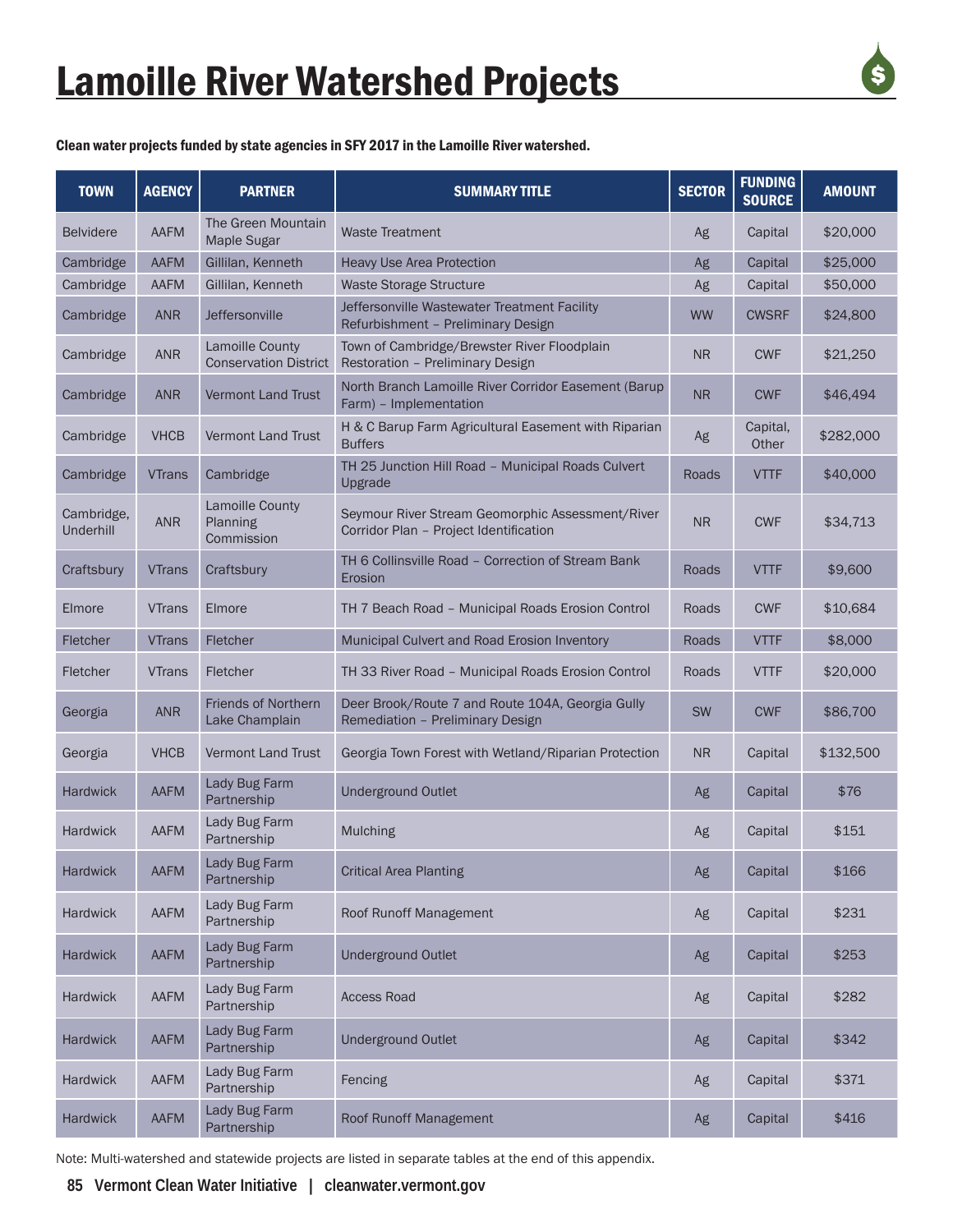

Clean water projects funded by state agencies in SFY 2017 in the Lamoille River watershed.

| <b>TOWN</b>              | <b>AGENCY</b> | <b>PARTNER</b>                                                     | <b>SUMMARY TITLE</b>                                                                                                    | <b>SECTOR</b> | <b>FUNDING</b><br><b>SOURCE</b> | <b>AMOUNT</b> |
|--------------------------|---------------|--------------------------------------------------------------------|-------------------------------------------------------------------------------------------------------------------------|---------------|---------------------------------|---------------|
| <b>Hardwick</b>          | AAFM          | Lady Bug Farm<br>Partnership                                       | Heavy Use Area Protection                                                                                               | Ag            | Capital                         | \$712         |
| <b>Hardwick</b>          | AAFM          | Lady Bug Farm<br>Partnership                                       | <b>Waste Transfer</b>                                                                                                   | Ag            | Capital                         | \$714         |
| <b>Hardwick</b>          | AAFM          | Lady Bug Farm<br>Partnership                                       | <b>Underground Outlet</b>                                                                                               | Ag            | Capital                         | \$812         |
| <b>Hardwick</b>          | AAFM          | Lady Bug Farm<br>Partnership                                       | <b>Waste Transfer</b>                                                                                                   | Ag            | Capital                         | \$1,031       |
| <b>Hardwick</b>          | <b>AAFM</b>   | Lady Bug Farm<br>Partnership                                       | <b>Pumping Plant</b>                                                                                                    | Ag            | Capital                         | \$1,148       |
| <b>Hardwick</b>          | <b>AAFM</b>   | Lady Bug Farm<br>Partnership                                       | <b>Subsurface Drain</b>                                                                                                 | Ag            | Capital                         | \$1,346       |
| <b>Hardwick</b>          | <b>AAFM</b>   | Lady Bug Farm<br>Partnership                                       | Fencing                                                                                                                 | Ag            | Capital                         | \$1,630       |
| <b>Hardwick</b>          | <b>AAFM</b>   | Lady Bug Farm<br>Partnership                                       | <b>Access Road</b>                                                                                                      | Ag            | Capital                         | \$2,068       |
| <b>Hardwick</b>          | <b>AAFM</b>   | Lady Bug Farm<br>Partnership                                       | <b>Access Road</b>                                                                                                      | Ag            | Capital                         | \$2,583       |
| <b>Hardwick</b>          | <b>AAFM</b>   | Lady Bug Farm<br>Partnership                                       | <b>Heavy Use Area Protection</b>                                                                                        | Ag            | Capital                         | \$3,890       |
| <b>Hardwick</b>          | <b>AAFM</b>   | Lady Bug Farm<br>Partnership                                       | <b>Waste Transfer</b>                                                                                                   | Ag            | Capital                         | \$5,301       |
| <b>Hardwick</b>          | AAFM          | Lady Bug Farm<br>Partnership                                       | <b>Waste Storage Structure</b>                                                                                          | Ag            | Capital                         | \$9,583       |
| <b>Hardwick</b>          | AAFM          | Lady Bug Farm<br>Partnership                                       | <b>Heavy Use Area Protection</b>                                                                                        | Ag            | Capital                         | \$9,963       |
| <b>Hardwick</b>          | <b>AAFM</b>   | Lady Bug Farm<br>Partnership                                       | <b>Waste Storage Structure</b>                                                                                          | Ag            | Capital                         | \$12,259      |
| <b>Hardwick</b>          | AAFM          | Lady Bug Farm<br>Partnership                                       | Waste Storage Structure                                                                                                 | Ag            | Capital                         | \$19,674      |
| <b>Hardwick</b>          | <b>VTrans</b> | <b>Hardwick</b>                                                    | Municipal Culvert and Road Erosion Inventory                                                                            | Roads         | <b>FTF</b>                      | \$7,861       |
| <b>Hyde Park</b>         | <b>ANR</b>    | <b>Hyde Park</b>                                                   | Hyde Park Wastewater Treatment Facility and<br>Collection System Refurbishment/Expansion -<br><b>Preliminary Design</b> | <b>WW</b>     | <b>CWSRF</b>                    | \$42,700      |
| <b>Hyde Park</b>         | <b>VTrans</b> | <b>Hyde Park</b>                                                   | Municipal Road Erosion Inventory                                                                                        | Roads         | <b>FTF</b>                      | \$7,680       |
| <b>Hyde Park</b>         | <b>VTrans</b> | <b>Hyde Park</b>                                                   | TH 17 Bornemann Road - Municipal Roads Erosion<br>Control                                                               | Roads         | <b>VTTF</b>                     | \$20,000      |
| Hyde Park,<br>Morristown | <b>ANR</b>    | <b>Lamoille County</b><br><b>Conservation District</b>             | Hyde Park and Morristown Stormwater Master Plan -<br>Project Identification                                             | SW            | <b>CWF</b>                      | \$30,000      |
| Jericho                  | <b>VTrans</b> | <b>Chittenden County</b><br><b>Regional Planning</b><br>Commission | Municipal Road Erosion Inventory                                                                                        | Roads         | <b>CWF</b>                      | \$4,000       |
| Johnson                  | AAFM          | Rankin, Warren                                                     | Forested Riparian Buffer Restoration                                                                                    | Ag            | Capital                         | \$539         |
| Johnson                  | AAFM          | Rankin, Warren                                                     | Forested Riparian Buffer Restoration                                                                                    | Ag            | Capital                         | \$2,153       |